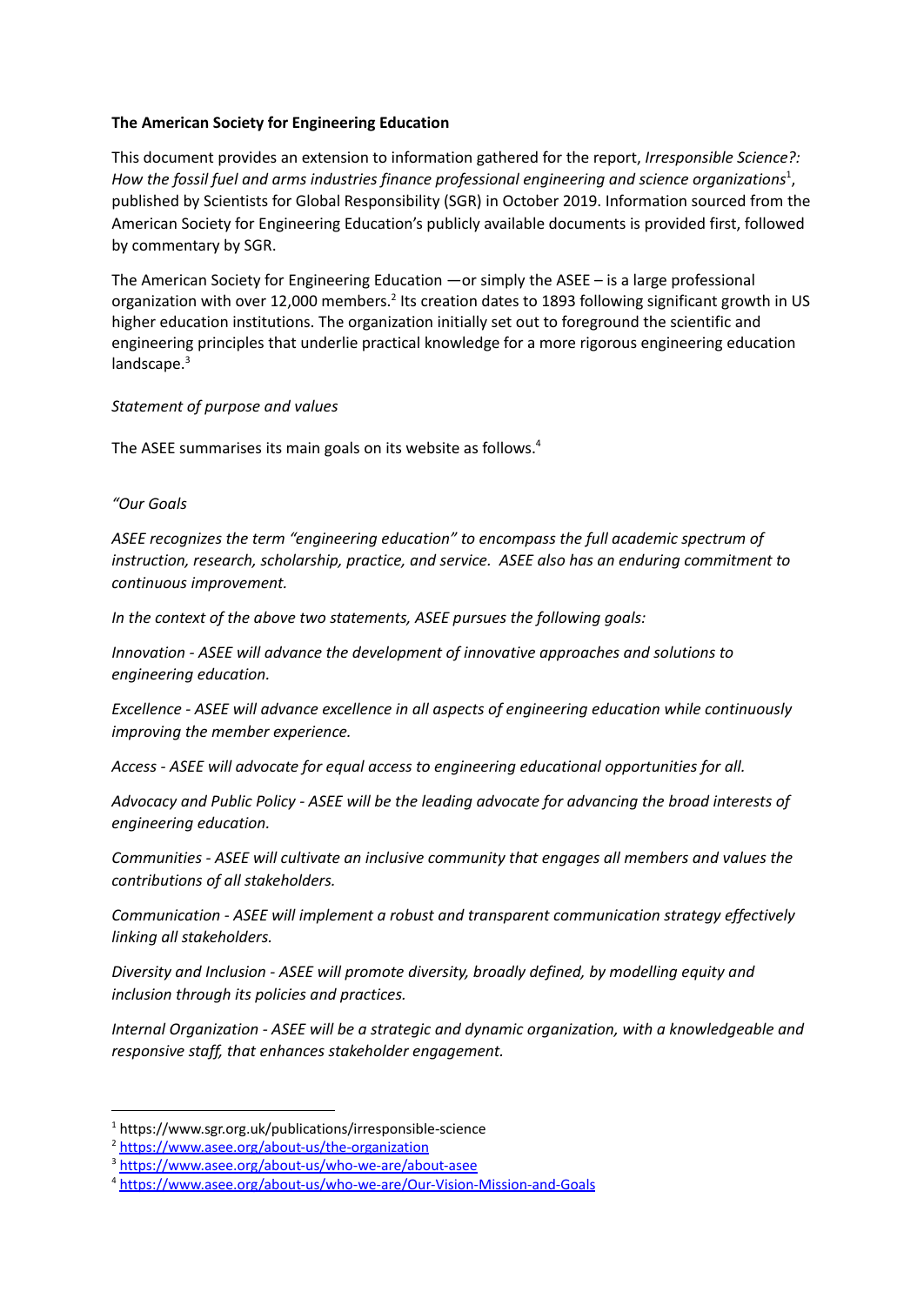*Financial Stability - ASEE must carefully balance opportunities for investments in activities and programs to meet future needs with our current responsibilities, developing and maintaining a robust cash reserve, and ensuring that expenditures align with the organization's mission."*

## *Communities & Communications:*

*ASEE will expand its membership base, promote member engagement, celebrate the rich diversity and breadth of our membership, gather member input, serve member needs, and connect members to each other and the broader communities of stakeholders. ASEE will make informed decisions and disseminate information in a transparent and open manner.*

## *Innovation & Excellence:*

*ASEE will strengthen our technological and programmatic infrastructure to advance innovation and excellence in teaching, scholarship, research, and service. ASEE will foster the highest level of ethical behavior by all members and staff.*

*Access, Diversity, & Inclusion:*

*ASEE will catalyze open and thoughtful dialogue to identify and acknowledge underserved constituencies and advocate for their enhanced participation, inclusion, and success. ASEE will promote promising practices of inclusiveness and model public accountability.*

*Advocacy & Public Policy:*

*ASEE will inform our members and society-at-large of engineering education issues affecting their lives, study, and work, supporting the Society's advocacy and members' engagement of policymakers at all levels.*

*Financial Sustainability & Internal Organization:*

*ASEE will continue to develop responsible fiscal policies and exercise the financial discipline and managerial excellence necessary to meet the needs of its members, now and in the future.*

#### **Investments**

According to 990 tax return information obtained via ProPublica, in December 2019 the ASEE held \$2.55m in publicly traded securities.<sup>5</sup>

After contacting ASEE's Executive Director, Norman Fortenberry, SGR was informed that 'energy' makes up 2.58% of ASEE's investment portfolio of which they were unsure how much of this was related to fossil fuels.

# **Investment policy**

While the ASEE does have an investment policy, there is no mention of an ethical framework for these investments. The closest the policy comes to any kind of ethical constraints is judicial: "the

5

[https://projects.propublica.org/nonprofits/display\\_990/370730118/10\\_2020\\_prefixes\\_36-38%2F370730118\\_2](https://projects.propublica.org/nonprofits/display_990/370730118/10_2020_prefixes_36-38%2F370730118_201909_990_2020100717356134?__cf_chl_jschl_tk__=pmd_K9.IpWITnMRhhWy1juKRZgwyR0Z0SR51iU8mmX_1VT8-1634825953-0-gqNtZGzNArujcnBszQr9) 01909\_990\_2020100717356134?\_\_cf\_chl\_jschl\_tk\_\_=pmd\_K9.IpWITnMRhhWy1juKRZgwyR0Z0SR51iU8mmX [1VT8-1634825953-0-gqNtZGzNArujcnBszQr9](https://projects.propublica.org/nonprofits/display_990/370730118/10_2020_prefixes_36-38%2F370730118_201909_990_2020100717356134?__cf_chl_jschl_tk__=pmd_K9.IpWITnMRhhWy1juKRZgwyR0Z0SR51iU8mmX_1VT8-1634825953-0-gqNtZGzNArujcnBszQr9)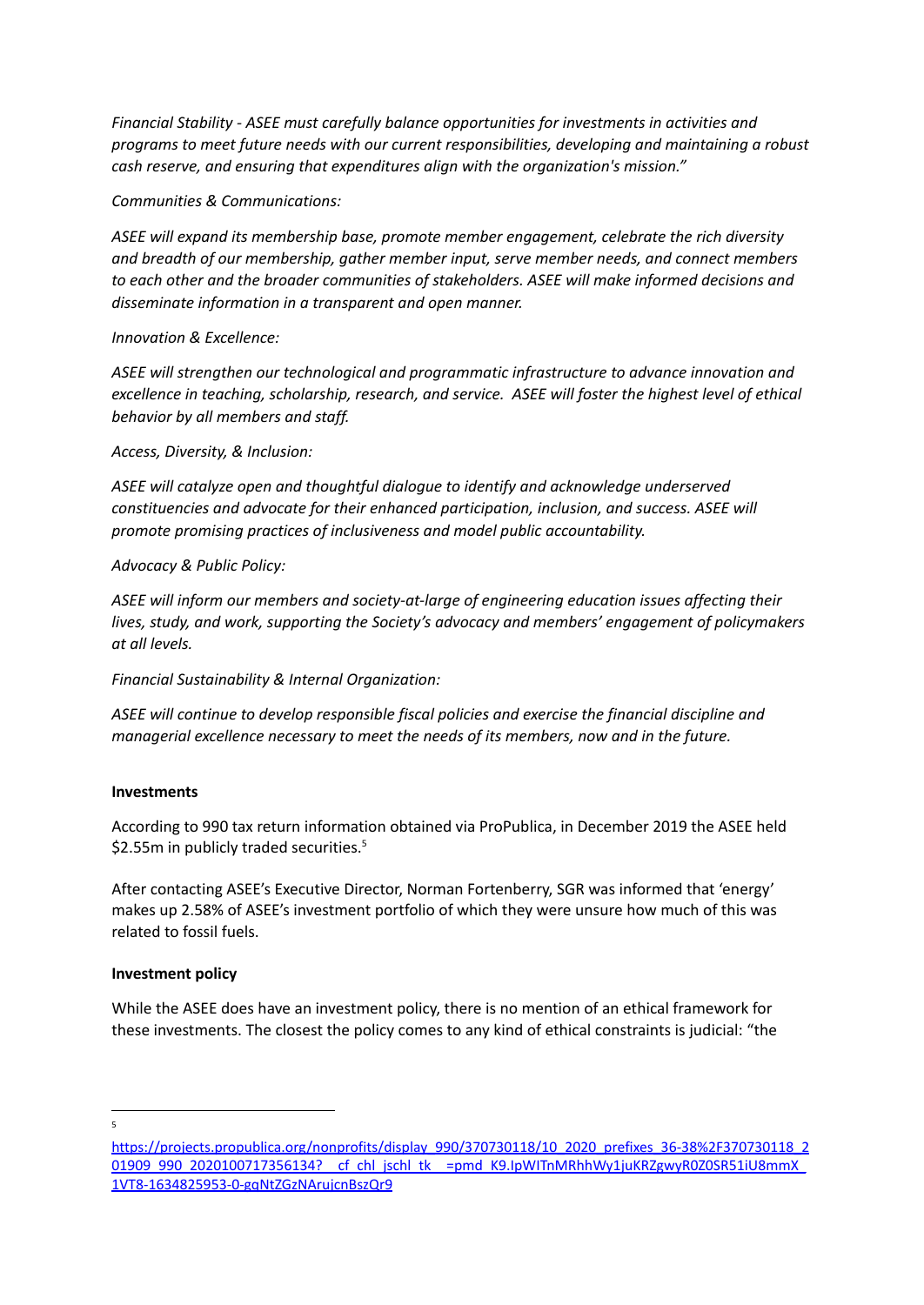basic investment standards shall be those of a prudent investor as articulated in applicable state laws." 6

#### **Transparency**

The ASEE does not publicly disclose where it holds any of its \$2.55m in investments, giving it zero transparency.

### **Corporate Patrons**

The ASEE lists fossil fuel business Chevron as a "Champion Partner", meaning the company has provided sponsorship and/or donations in excess of \$75,000. Arms company Boeing is also listed, amongst others, as a "Contributing Partner", meaning that the company has provided between \$25,000 and \$50,000 in sponsorship and/or donations.<sup>7</sup>

While sponsorship received from Boeing does not directly indicate that the ASEE holds direct or indirect investments in fossil fuels, it is concerning that the organization is willing to accept financial support from companies involved in unethical industries, such as the arms trade.

## **Education programmes and grants**

The ASEE does not appear to be accepting corporate sponsorship for its education programmes and grants.

#### **Events sponsorship**

The ASEE does not have any events sponsored by fossil fuel corporations.<sup>8</sup>

#### **Investment policy**

We were unable to find any evidence of an investment policy.

# **Environmental policy**

Beyond a statement indicating ASEE's support for educating engineers in sustainable techniques, we were unable to find a policy relating the organization's actions in relation to the environment.<sup>9</sup>

#### **Other relevant information**

The ASEE has, in its 2020 Code of Ethics, highlighted "the need for sustainable development and social justice and how engineers can contribute to both".<sup>10</sup>

The organization also has a public statement that emphasises its belief "that engineering graduates must be prepared by their education to use sustainable engineering techniques in the practice of

<sup>6</sup> <https://www.asee.org/about-us/what-we-do/policy/investment-policy>

<sup>7</sup> <https://www.asee.org/about-us/our-partners/premier-corporate-partners>

<sup>9</sup> <sup>8</sup> <https://www.aps.org/meetings/>

<sup>10</sup> [https://www.asee.org/about-us/who-we-are/our-vision-mission-and-goals/statements/sustainable-developme](https://www.asee.org/about-us/who-we-are/our-vision-mission-and-goals/statements/sustainable-development-education) [nt-education](https://www.asee.org/about-us/who-we-are/our-vision-mission-and-goals/statements/sustainable-development-education)

[https://aseecmsduq.blob.core.windows.net/aseecmsdev/asee/media/content/about%20us/pdfs/asee\\_code\\_o](https://aseecmsduq.blob.core.windows.net/aseecmsdev/asee/media/content/about%20us/pdfs/asee_code_of_ethics_2020.pdf) [f\\_ethics\\_2020.pdf](https://aseecmsduq.blob.core.windows.net/aseecmsdev/asee/media/content/about%20us/pdfs/asee_code_of_ethics_2020.pdf)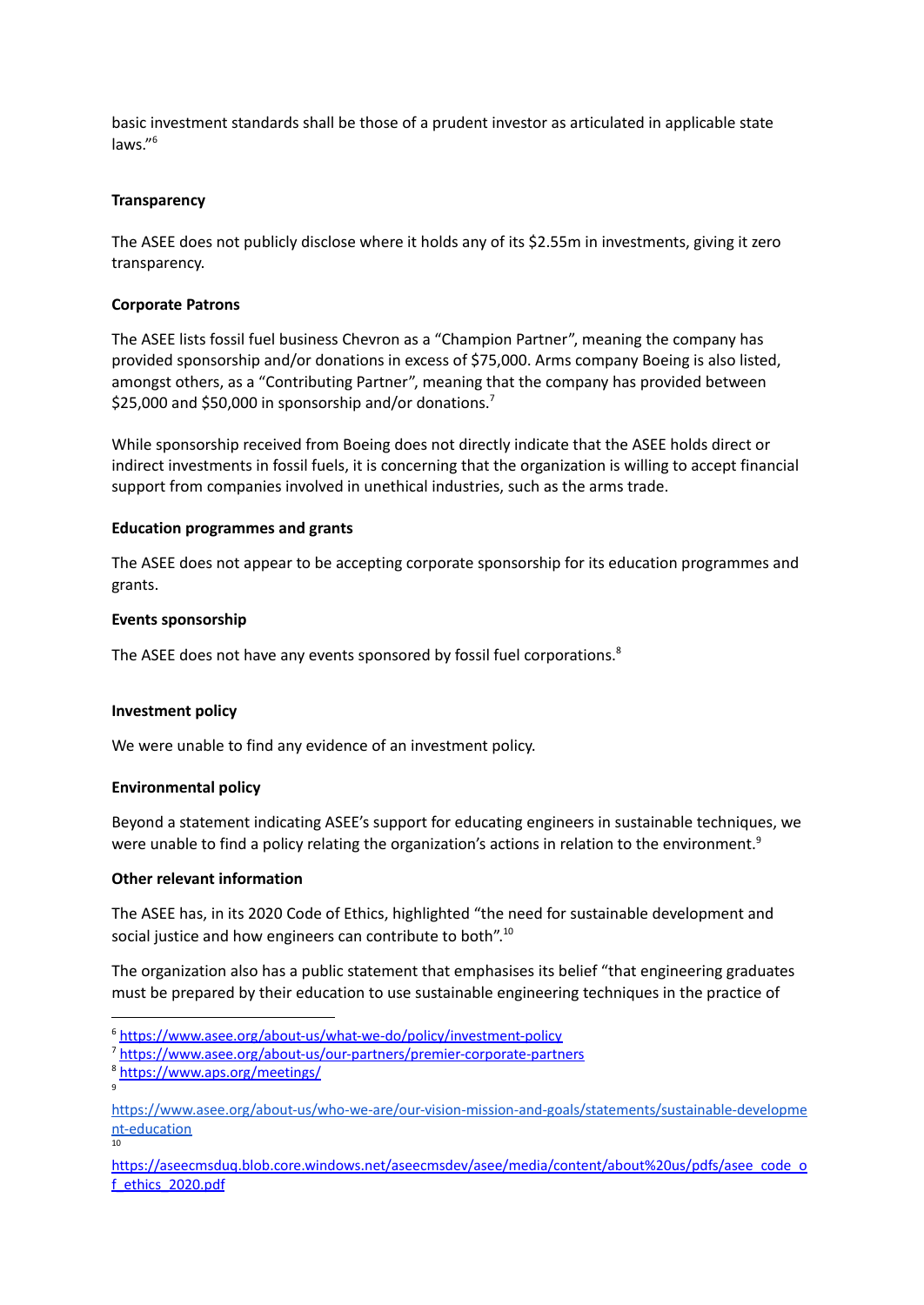their profession and to take leadership roles in facilitating sustainable development in their communities". 11

Sustainability and climate change are regular topics at ASEE conferences around the US.<sup>12</sup> At the ASEE's last annual conference, for example, delegates presented a paper on the transition to Net-Zero energy buildings.<sup>13</sup> This shows a clear concern amongst members of the ASEE about the environment.

#### **SGR comments**

SGR acknowledges that the ASEE has made some effort to acknowledge the important role of engineering education in mitigating the causes of climate change.

SGR has continuing concerns, however, on the following aspects:

## *Transparency*

The ASEE has very low public transparency on its company investments, with there being no accessible information available on where the \$2.55m highlighted in the company's 990 form for 2019 is held. After contacting executive director of the ASEE Norman Fortenberry, SGR was informed that the organization's investments are held in various mutual funds managed by TIAA. Joe Dillon, ASEE's CFO, has since followed up and informed SGR that "energy" makes up 2.58% of the organization's investment portfolio (roughly \$65,790, according to SGR's calculations) but that they were unsure how much of this was fossil fuel related.

Whilst SGR appreciates that the ASEE provided more information than several of the other professional organizations we contacted in the US, without access to further information, we are unable to confirm how much the ASEE has invested in fossil fuels. TIAA is, however, as an investment manager known to hold significant investments in fossil fuels. As Fossil Free Funds has discovered, across 76 funds, TIAA is reported to hold investments in fossil fuels that total \$12.72 billion, making up 5.21% of its assets across this sample.<sup>14</sup>

Given that many members of the public are deeply concerned about climate change and that those with a background in engineering have a current and future role in mitigating and adapting to the effects of climate change, any investment by the ASEE in fossil fuel companies would be concerning.

11

[https://www.asee.org/about-us/who-we-are/our-vision-mission-and-goals/statements/sustainable-developme](https://www.asee.org/about-us/who-we-are/our-vision-mission-and-goals/statements/sustainable-development-education) [nt-education](https://www.asee.org/about-us/who-we-are/our-vision-mission-and-goals/statements/sustainable-development-education)

<sup>12</sup> <https://peer.asee.org/sustainability-in-food-services-and-materials>;

[https://peer.asee.org/improving-climate-change-educational-outcomes-for-first-year-students-through-multidi](https://peer.asee.org/improving-climate-change-educational-outcomes-for-first-year-students-through-multidisciplinary-instruction) [sciplinary-instruction](https://peer.asee.org/improving-climate-change-educational-outcomes-for-first-year-students-through-multidisciplinary-instruction);

[https://peer.asee.org/educating-engineers-in-coastal-resiliency-with-a-global-perspective-on-climate-change;](https://peer.asee.org/educating-engineers-in-coastal-resiliency-with-a-global-perspective-on-climate-change) [https://peer.asee.org/the-effects-of-global-warming-and-possible-engineering-solutions-involving-renewable-e](https://peer.asee.org/the-effects-of-global-warming-and-possible-engineering-solutions-involving-renewable-energy) [nergy](https://peer.asee.org/the-effects-of-global-warming-and-possible-engineering-solutions-involving-renewable-energy)

<sup>13</sup> <https://monolith.asee.org/public/conferences/172/papers/29403/view>

<sup>14</sup> <https://fossilfreefunds.org/families?q=TIAA%20Investments>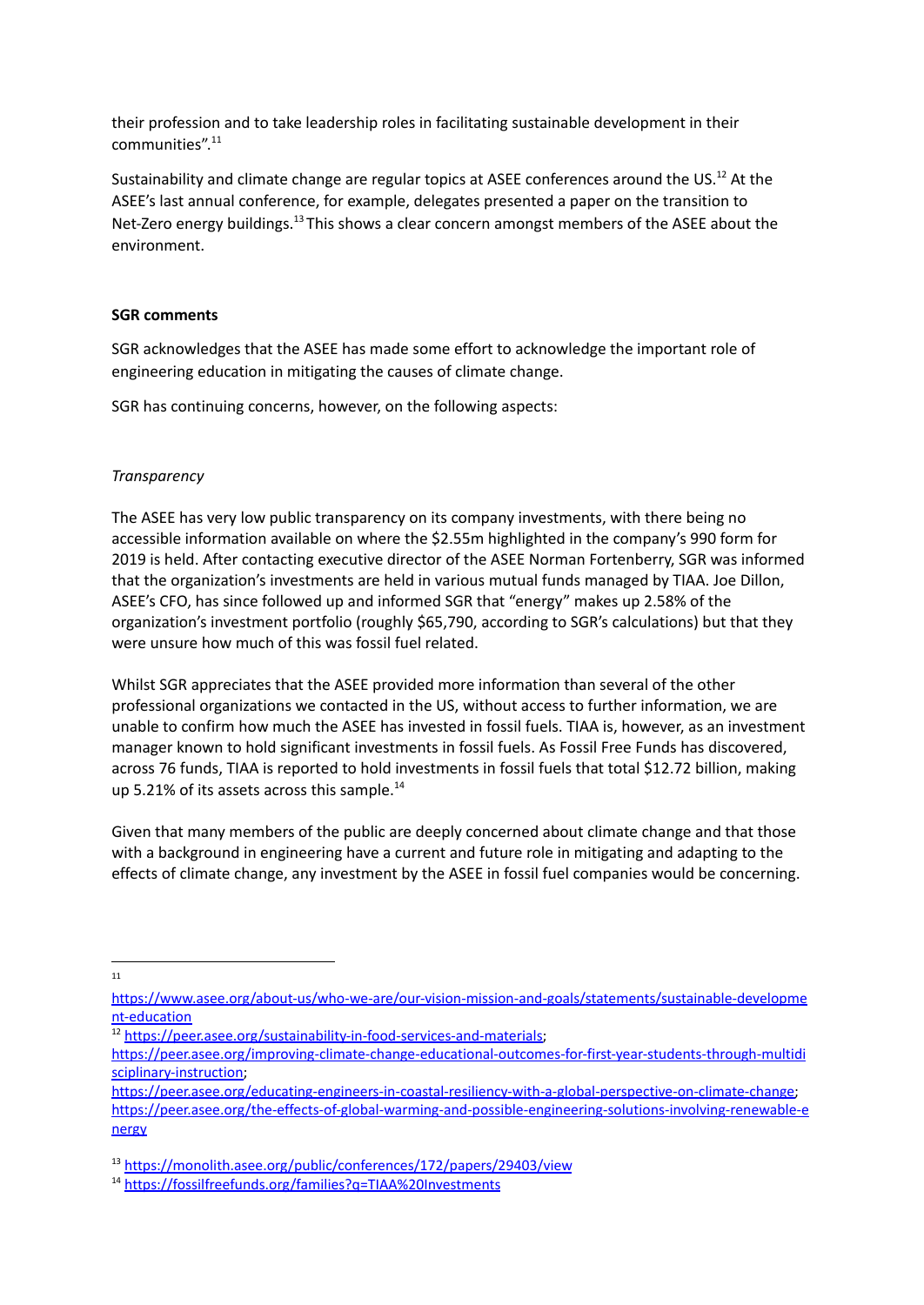Without full transparency regarding the ASEE's investments or the public availability of an ethical investment policy, it is impossible to rule out that the ASEE is investing in fossil fuels to some degree within their mutual investment funds.

# *Corporate Patrons*

ASEE's commitment to Chevron as a "Champion Partner" is particularly alarming not least because of its language. By presenting a fossil fuel corporation such as Chevron as a "champion" firm within the engineering community, the ASEE is championing those corporations that donate the most, regardless of their damage to the climate $^{15}$ .

As the third largest fossil fuel corporation globally and one of the primary investors in the Athabasca tar sands project Chevron is also, as an individual firm, an especially concerning corporation to accept as a patron. 16

SGR has concerns about investments in and financial ties to fossil fuel companies by professional science and engineering organizations for these reasons:

- Professional science and engineering organizations have considerable influence with politicians and the public and it's crucial that they put in place robust science-based targets and plans that are compatible with the goals of the Paris Agreement - and end lobbying behaviour that could undermine it;
- As the UK Health Alliance on Climate Change puts it, "engaging with companies whose business model relies on fuel extraction is of limited use—only divestment will stop extraction".<sup>17</sup> Worldwide, according to the Alliance, over 1,000 organizations with £7 trillion assets have committed to divesting from fossil fuels and instead investing in climate solutions.<sup>18</sup> Research indicates that divestment reduces the price of fossil fuel shares. According to a team at the University of Waterloo in Canada, "lower share prices increase the costs of capital for the fossil fuel industry, which in turn decreases their ability to explore new resources and exploit proven resources".<sup>19</sup> The greater the likelihood of these fossil fuel resources staying in the ground, the more likely we are to meet the international climate change targets agreed under the Paris Agreement in order to prevent potentially catastrophic climate change;
- In order to keep to the below 2℃ target, only one-fifth of known fossil fuel reserves can be burned, putting these assets at risk of becoming stranded. The fraction is even smaller when considering how to meet the 1.5℃ target. According to the UK Health [Alliance](http://ukhealthalliance.org/divestment) on Climate [Change](http://ukhealthalliance.org/divestment), fossil fuels are an increasingly risky investment and fossil fuel free indexes equalled or outperformed unsustainable alternatives for 5-10 years. "Divestment announcements by prominent investors signal financial risks to the market, which in turn depress share prices," say the University of Waterloo researchers. "Therefore, divestment announcements can have a measurable impact on the fossil fuel industry." Shell said in 2018 that divestment had

<sup>&</sup>lt;sup>16</sup> [https://www.visualcapitalist.com/ranked-the-largest-oil-and-gas-companies-in-the-world/;](https://www.visualcapitalist.com/ranked-the-largest-oil-and-gas-companies-in-the-world/) <sup>15</sup> <https://www.theguardian.com/environment/2019/oct/09/revealed-20-firms-third-carbon-emissions/>

[https://canada.chevron.com/our-businesses/oil-sands#:~:text=Chevron%20Canada%20has%20a%2020,River%](https://canada.chevron.com/our-businesses/oil-sands#:~:text=Chevron%20Canada%20has%20a%2020,River%20and%20the%20Jackpine%20mines) [20and%20the%20Jackpine%20mines.](https://canada.chevron.com/our-businesses/oil-sands#:~:text=Chevron%20Canada%20has%20a%2020,River%20and%20the%20Jackpine%20mines)

<sup>17</sup> <http://ukhealthalliance.org/divestment>

<sup>18</sup> <https://www.divestinvest.org/11-trillion-counting-divestinvest/>

<sup>19</sup> <https://theconversation.com/how-divesting-of-fossil-fuels-could-help-save-the-planet-88147>